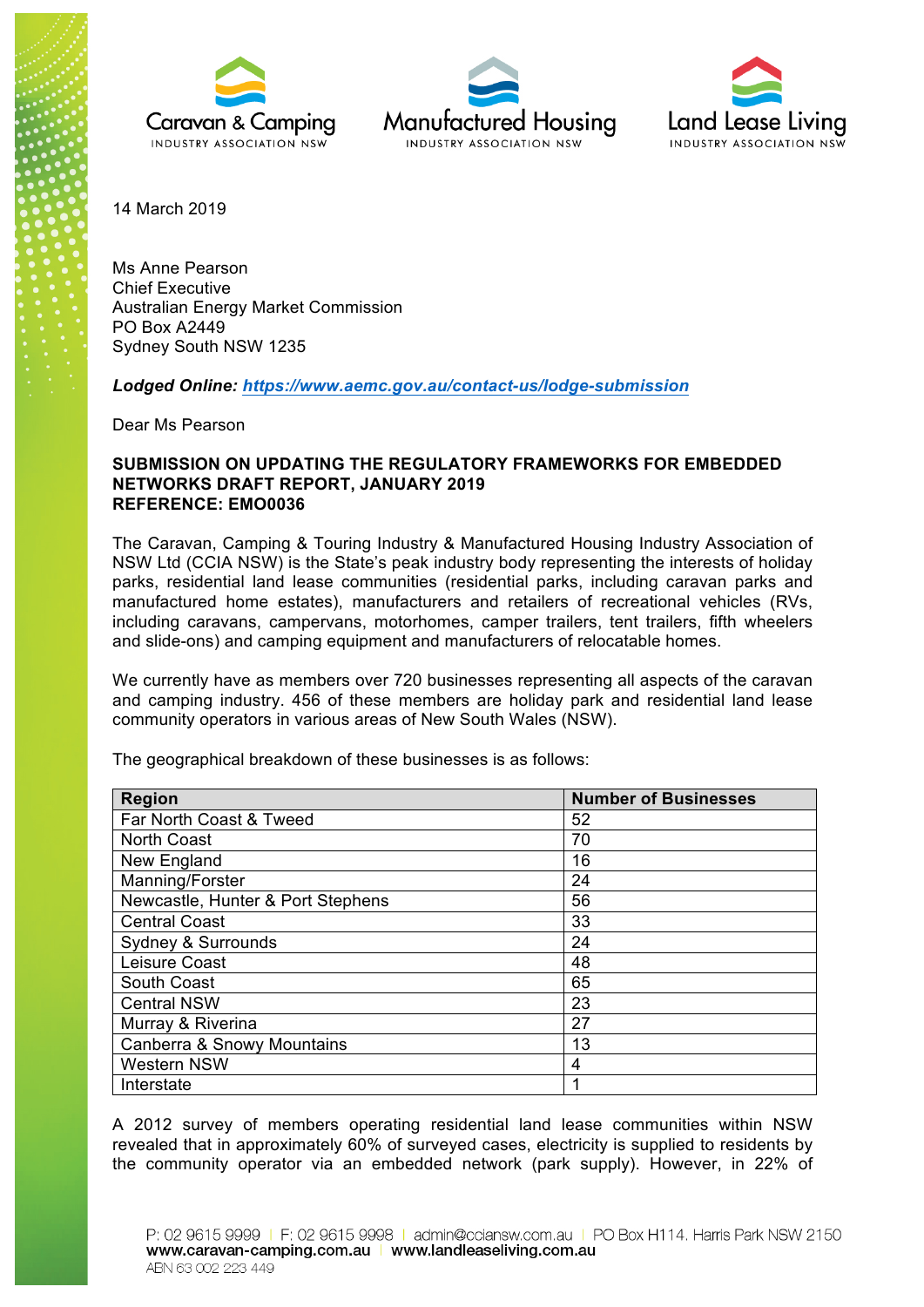surveyed cases electricity is supplied to residents by the operator AND the electricity supplier, resulting in a 'mixed supply' via what could be termed a 'partial' embedded network.

This survey did not take into account the supply of electricity via embedded networks in holiday parks, however the Australian Energy Market Commission (AEMC) is aware that there are holiday parks where embedded networks are established and in operation.

Under the Australian Energy Regulator's (AER) *Electricity Network Service Provider Registration Exemption Guideline Version 6 March 2018* (Network Guideline) and *(Retail) Exempt Selling Guideline Version 5 March 2018* (Retail Guideline) our holiday park and residential land lease community members are classified as follows:

| <b>Embedded Network Type</b>                                                                                | <b>AER Exemption Classes</b>                                                                                                                                                                                                                                                                                                                  |
|-------------------------------------------------------------------------------------------------------------|-----------------------------------------------------------------------------------------------------------------------------------------------------------------------------------------------------------------------------------------------------------------------------------------------------------------------------------------------|
| Persons supplying/selling energy to<br>occupants of holiday<br>accommodation on a short-term                | Class D3 of the Retail Guideline and Class ND3 of<br>the Network Guideline.                                                                                                                                                                                                                                                                   |
| basis.                                                                                                      | Do not need to register their details with the AER,<br>however are required to comply with Conditions<br>attached to their exemption.                                                                                                                                                                                                         |
| Persons supplying/selling energy in<br>caravan parks, residential parks and<br>manufactured home estates to | Class R4 of the Retail Guideline and Class NR4 of<br>the Network Guideline.                                                                                                                                                                                                                                                                   |
| residents who principally reside<br>there (i.e. long-term residents).                                       | Must register their details with the AER and comply<br>with Conditions attached to their exemption.                                                                                                                                                                                                                                           |
| Persons supplying/selling energy to<br>occupants of holiday<br>accommodation on a short-term                | Class R4 of the Retail Guideline and Class NR4 of<br>the Network Guideline.                                                                                                                                                                                                                                                                   |
| basis as well as residents who<br>principally reside in the<br>caravan/holiday park (mixed park)            | Even if a caravan park has only 1 resident who<br>principally resides there, they are required to<br>register their details with the AER under Class R4<br>of the Retail Guideline and Class NR4 of the<br>Network Guideline, even though the majority of<br>their customers are occupants of holiday<br>accommodation on a short-term basis. |
|                                                                                                             | Must also comply with Conditions attached to their<br>exemption.                                                                                                                                                                                                                                                                              |

As the peak industry body representing holiday parks and residential land lease communities in NSW with embedded electricity networks, CCIA NSW is an important stakeholder in relation to the AEMC's *Updating the Regulatory Frameworks for Embedded Networks Draft Report, January 2019* (Draft Report). Accordingly, we welcome the opportunity to comment on the proposed package of law and rules changes.

For the purpose of these submissions, wherever we refer to "holiday parks" we are referring to caravan parks that supply/sell energy via an embedded network to occupants of holiday accommodation on a short-term basis only (i.e. there are no residents that permanently reside in these caravan parks).

Wherever we refer to "residential land lease communities" we are referring to residential parks, including caravan parks and manufactured home estates, that supply/sell energy via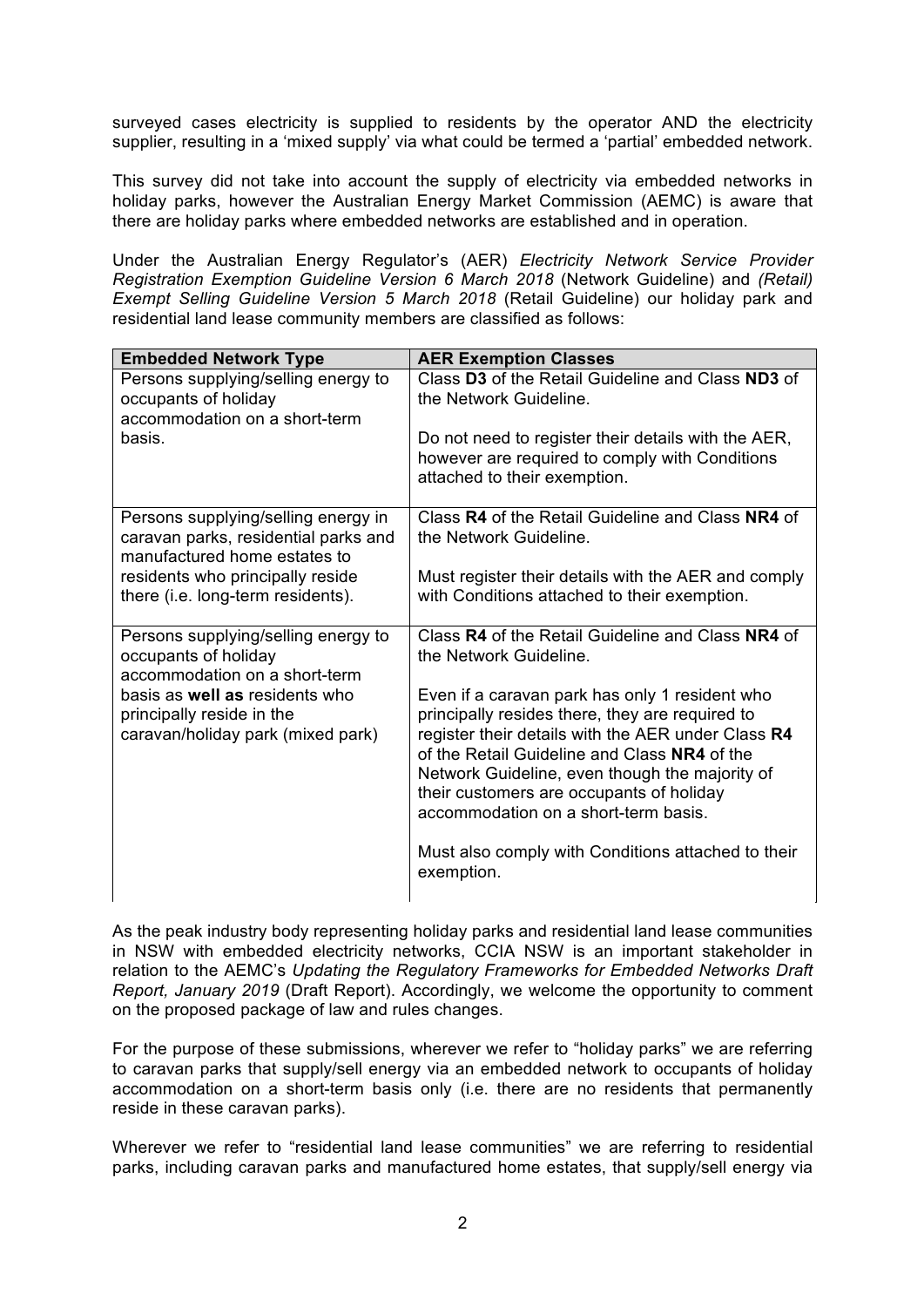an embedded network to residents who principally reside there. This includes caravan parks that supply energy to as little as one or two residents right through to residential land lease communities that are exclusively residential.

# **Holiday Parks and Residential Land Lease Communities in NSW**

While there has been growth in the embedded network sector in recent times, with landlords looking to energy on-selling as a means of supplementing their rental income, there is no rapidly increasing development of holiday parks and residential land lease communities in NSW with embedded electricity networks. They are what the Draft Report describes as "'traditional' embedded networks"<sup>1</sup> and the number of holiday parks and residential land lease communities in NSW has remained fairly static for a number of years.

Most holiday parks and residential land lease communities are older developments that have evolved over time and the embedded electricity networks within them have come about through circumstance. In most cases, there was no conscious business decision to create an embedded electricity network to sell energy as a core component of business revenue.

Many caravan parks were originally camping grounds on reserves of Crown land in coastal areas outside the capital cities, squatted by people who had lost their homes and who had no housing alternative to living in tents, shacks and vans. The reserves were converted to caravan parks after the Second World War and maintained by local councils, although most parks had little in the way of communal facilities. $2$ 

In 1986 legislation was passed which legalised long-term occupancy of sites and set minimum standards for caravan park residency and in 1992 *State Environmental Planning Policy (SEPP) 21 – Caravan Parks* was introduced, encouraging *"the orderly and economic use and development of land used or intended to be used as a caravan park catering exclusively or predominantly for short term residents (such as tourists) or for long-term residents, or catering for both."<sup>3</sup>*

The *Residential Tenancies Act 1987* originally covered permanent residents of residential parks. However, it later became clear that there were so many differences between tenancies in parks and other residential tenancies that separate legislative provisions were necessary.

As a result, the *Residential Parks Act* was enacted in 1998, and a range of protections were secured for residents, including protections for energy consumption. These protections then carried over into the *Residential (Land Lease) Communities Act 2013* and the *Residential (Land Lease) Communities Regulation 2015.*

Although corporate ownership is increasing, the majority of holiday parks and residential land lease communities are in private ownership and are operated as separate legal entities. They are small to medium businesses where the supply of energy via an embedded electricity network is ancillary to their core functions.

Occupants of holiday accommodation in holiday parks are either tourists or occupants that leave their RVs in the park for occasional recreational use during the year under the terms of an 'occupation agreement.'4

*<sup>1</sup> Australian Energy Market Commission, Updating the Regulatory Frameworks for Embedded Networks Draft Report, 31 January 2019, p ii.*

<sup>&</sup>lt;sup>2</sup> NSW Parliament e-brief, Caravan Parks, August 2011, p 2<br><sup>3</sup> Section 3 (1) (a) State Environment Planning Policy No 21 – Caravan Parks<br><sup>4</sup> Section 3 Holiday Parks (Long-term Casual Occupation) Act 2002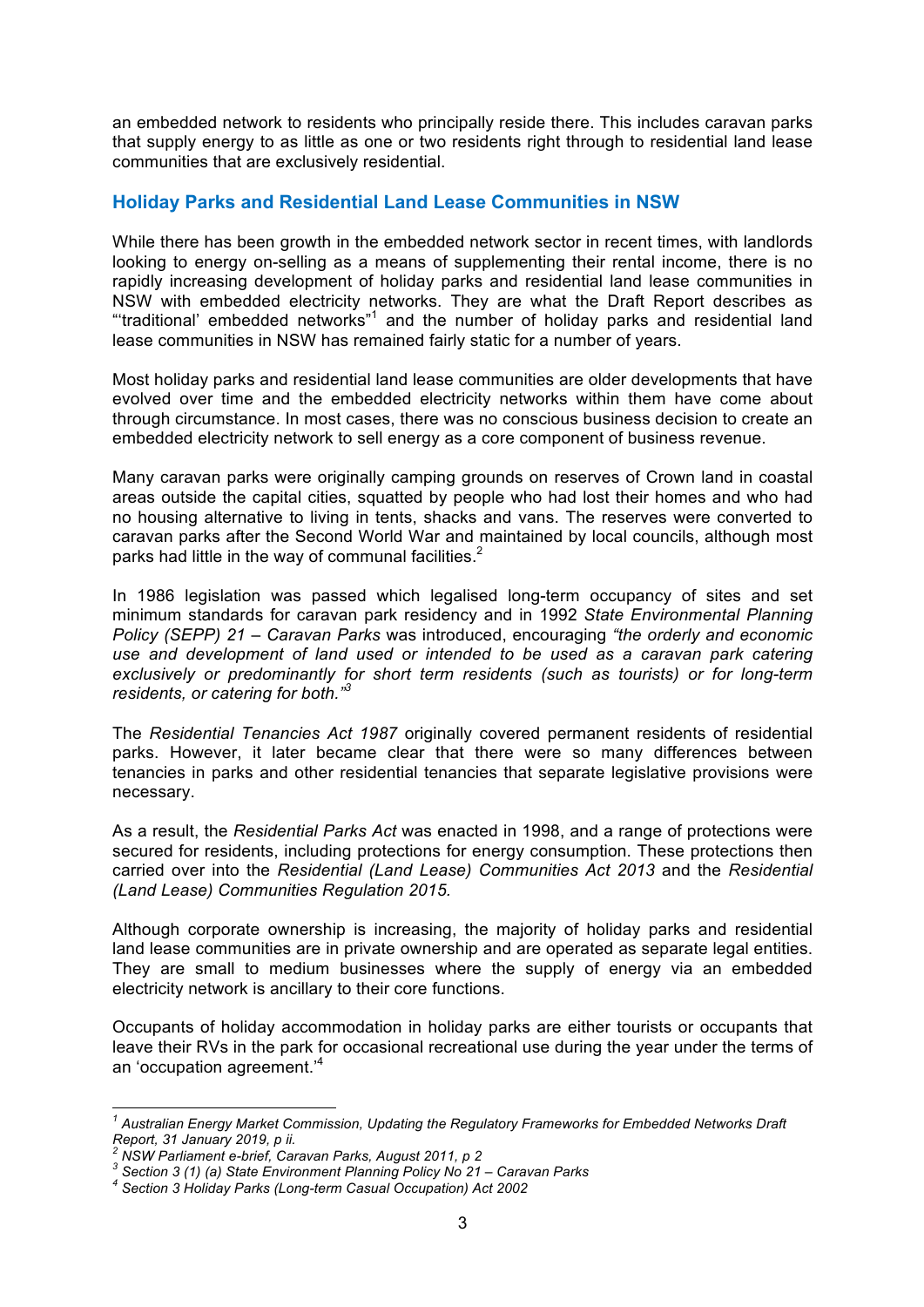An occupant of residential accommodation in a residential land lease community can be:

- a tenant who leases a dwelling and a site from the community operator under a residential tenancy agreement.<sup>5</sup> or
- a Home Owner, a person who owns their dwelling but leases the site on which the dwelling sits from the community operator under a site agreement.<sup>6</sup>

The operators of residential land lease communities know their residents well and, in many cases, managers live on site. They are not large, faceless landlords who try and avoid their obligations to properly manage an embedded electricity network or unreasonably profit from customers. They are communities providing important affordable accommodation, highly regulated by federal and state legislation and it is in their interest to provide quality offerings. They want to respond to market demand and create desirable places for people to live.

There is also a mixture of embedded electricity networks in this sector, which causes difficulties under a framework that is attempting to collectively regulate all types of embedded networks. In some caravan parks, there could be as little as one or two permanent residents. Nevertheless, an operator of a 'mixed-park' is required to register their details with the AER and comply with conditions attached to their 'registrable' exemptions under activity classes R4 and NR4 (as opposed to activity classes D3 and ND3), even though the vast majority of customers in the embedded network are occupants of holiday accommodation on a short-term basis.

Further, as indicated by our 2012 survey of members, in 22% of surveyed cases electricity is supplied to permanent residents by the embedded electricity network operator AND the electricity supplier, resulting in a 'mixed supply' via what could be termed a 'partial' embedded network.

We understand the AEMC's position that the proposed regulatory framework for embedded networks should be determined based on the needs of customers, rather than the business models of suppliers. However, in situations involving tenancy arrangements these matters are not always easy to separate. Embedded networks that are run by small to medium enterprises have fewer resources to understand and implement compliance with complex regulatory systems and less ability to absorb compliance costs. Compliance costs for any business will almost always flow through to its customers.

As 'traditional' embedded networks, NSW holiday parks and residential land lease communities have been subject to effective consumer protection regimes for decades. Any changes resulting from the new regulatory regime should be based on the principles of necessity, fairness and efficiency.

Unfortunately, due to the numerous regulatory changes that have impacted embedded networks over the last 5-6 years in the fight against unscrupulous behaviour by developers building high rise apartments, NSW holiday parks and residential land lease communities are already dealing with rising compliance costs and their customers have gained little, if any, additional benefit.

During our consultations with the AEMC and AER, regulatory officers have on more than one occasion described holiday parks and residential land lease communities as "collateral damage". This is an unfortunate outcome, but it is not irreversible.

*<sup>5</sup> Section 13 Residential Tenancies Act 2010 <sup>6</sup> Section 4 Residential (Land Lease) Communities Act 2013*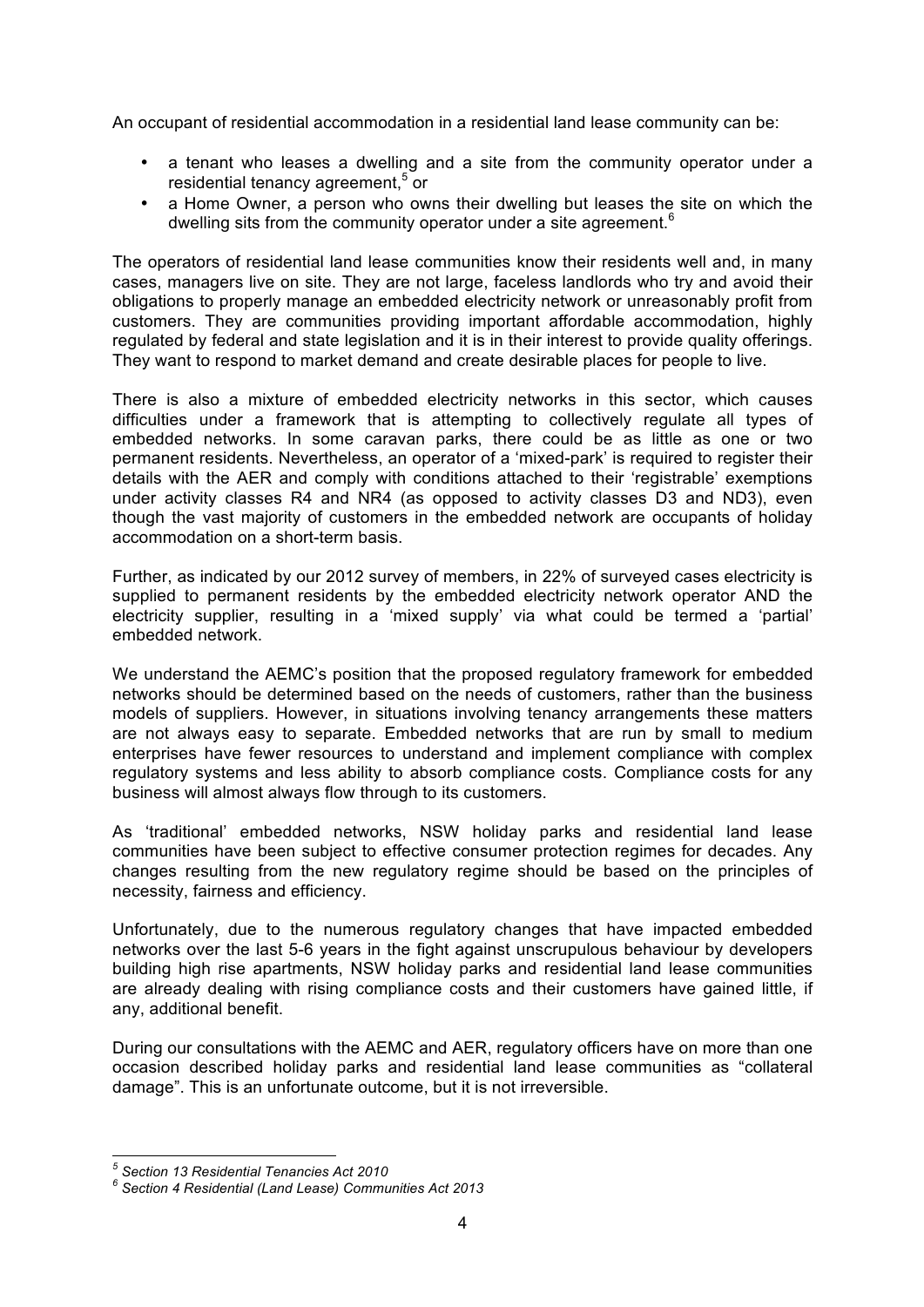Therefore, in determining the new regulatory framework for new and legacy embedded networks, we urge the AEMC to acknowledge the distinctions of NSW holiday parks and residential land lease communities, give proper consideration to the particular circumstances of these operators and their customers and consider how the framework could be improved for this sector.

# **Proposed Framework for New Embedded Networks**

We note that the Draft Report presents a package of law and rule changes the majority of which the AEMC advises will only apply to **new embedded networks**, set-up after the introduction of the new regime.

It is proposed to elevate new embedded networks into the national regulatory regime under the National Electricity Law (NEL), National Energy Retail Law (NERL), National Electricity Rules (NER) and National Energy Retail Rules (NERR) – the same framework that applies to energy network distributors (e.g. Ausgrid, Essentially Energy) and National Electricity Market (NEM) retailers (e.g. Origin, Energy Australia).

Based on our understanding of the Draft Report in the context of our industry, a summary of the main changes is below:

## **New Residential Land Lease Communities**

Under the proposed framework, new residential land lease communities that supply or onsell energy to residents via an embedded electricity network will have to:

### *Registration and Exemption*

- a. Register with AEMO as an Embedded Network Service Provider (ENSP) and be subject to many of the existing regulatory requirements placed on Distribution Network Service Providers (DNSPs).
- b. Obtain an authorisation from the AER as an Off-Market Retailer and be subject to most of the existing regulatory requirements placed on authorised retailers NEM Retailers.

### *Market and System Integration*

- c. Register all child connection points with AEMO and maintain information in AEMO's systems (including registering a NMI for a connection point and maintaining NMI standing data in MSATS).
- d. Appoint a metering coordinator at all off-market child connection points in the same way that NEM Retailers appointed metering coordinators following the introduction of new metering arrangements in December 2017.

### *Network Billing*

e. Where a customer has gone 'on-market' with an alternative retailer, set network charges at a level no greater than what the customer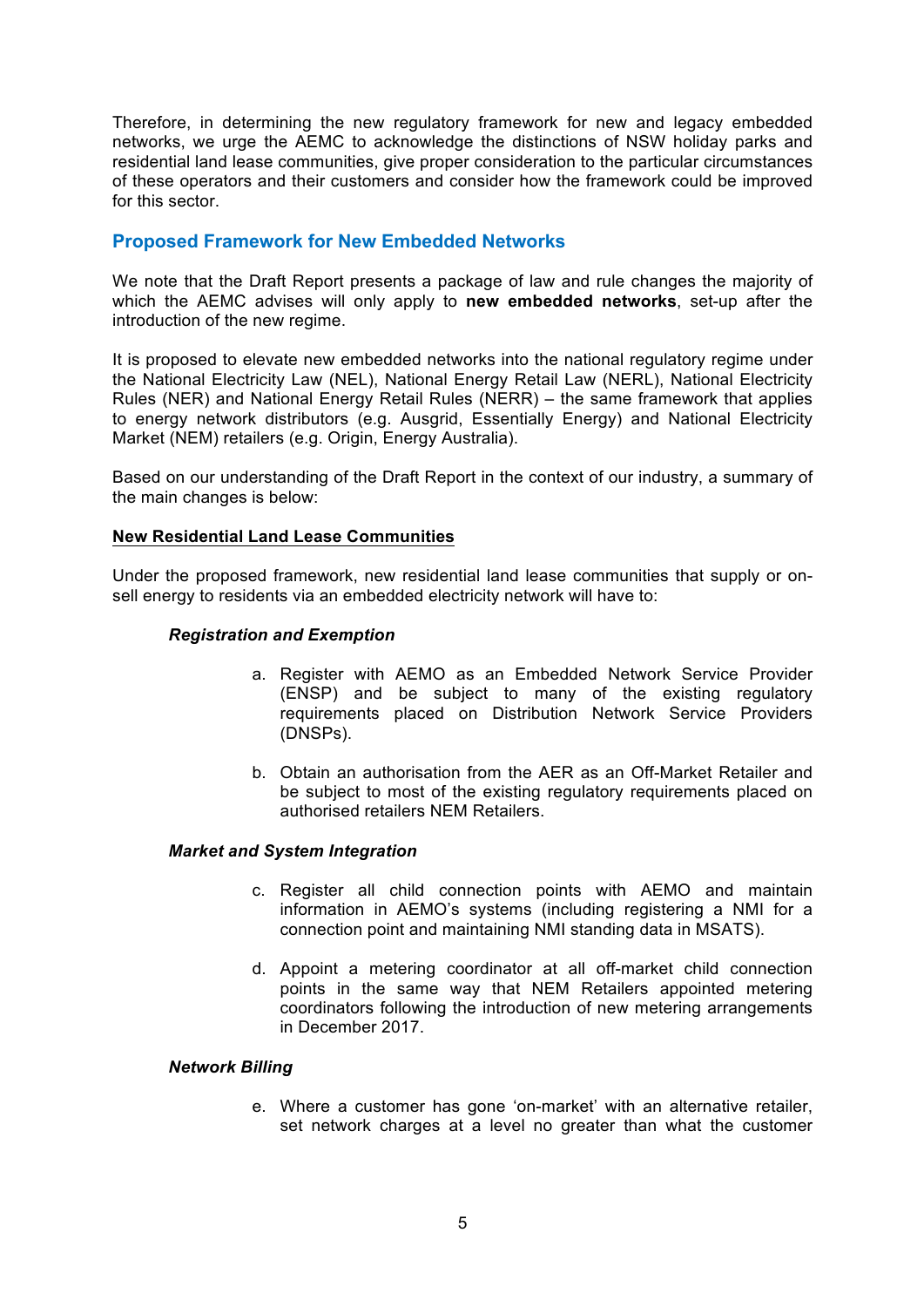would have paid had it been directly connected to the Local Network Service Provider (LNSPs) network (the 'shadow price').<sup>7</sup>

f. Use standardised processes and data formats to bill retailers these network charges for on-market customers.

## *Network Regulation and Connection*

g. Make an offer for new connections and connection alterations within their embedded network area in accordance with a connection policy to be developed by the AER (or a connection policy approved by the AER).

This includes an obligation to make an offer for a new connection to non-registered embedded generators (e.g. solar) seeking to connect to an embedded network.

h. Set connection charges that are reasonable, reflect the efficient cost of providing connection services, limit cross-subsidisation of connection costs between classes of customers and be competitively neutral (if the connection services are contestable).

## *Consumer Protections in the NERL and NERR*

i. Comply with all applicable consumer protections that standard supply customers have, including amended concepts and requirements relating to a designated retailer (obligated to sell energy to a customer at a child connection point), shared customer obligations, disconnection and re-energisations, supply interruptions, life support arrangements and the modified retailer of last resort scheme.

### *Monitoring and Compliance*

- j. Be subject to AER's monitoring, investigation and conduct powers, general information gathering powers and reporting requirements (as a registered ENSPs), and
- k. Be subject to the compliance framework applicable to NEM Retailers.

The AEMC is also asking jurisdictional governments to consider whether any changes need to be made to jurisdictional frameworks to extend the following consumer protection and safety regulations to new embedded networks:

- access to state and territory concessions and rebates
- access to independent dispute resolution for distribution and retail services
- retail price controls
- network reliability protection, including Guaranteed Service Level (GSL) schemes
- Safety requirements and monitoring regimes
- technical regulation, such as equipment and performance standards
- Ability to access land required for the supply of electricity
- Other GSL payments

*<sup>7</sup> Residential land lease communities in NSW are subject to further caps on energy charges, including network charges, under State laws and regulations.*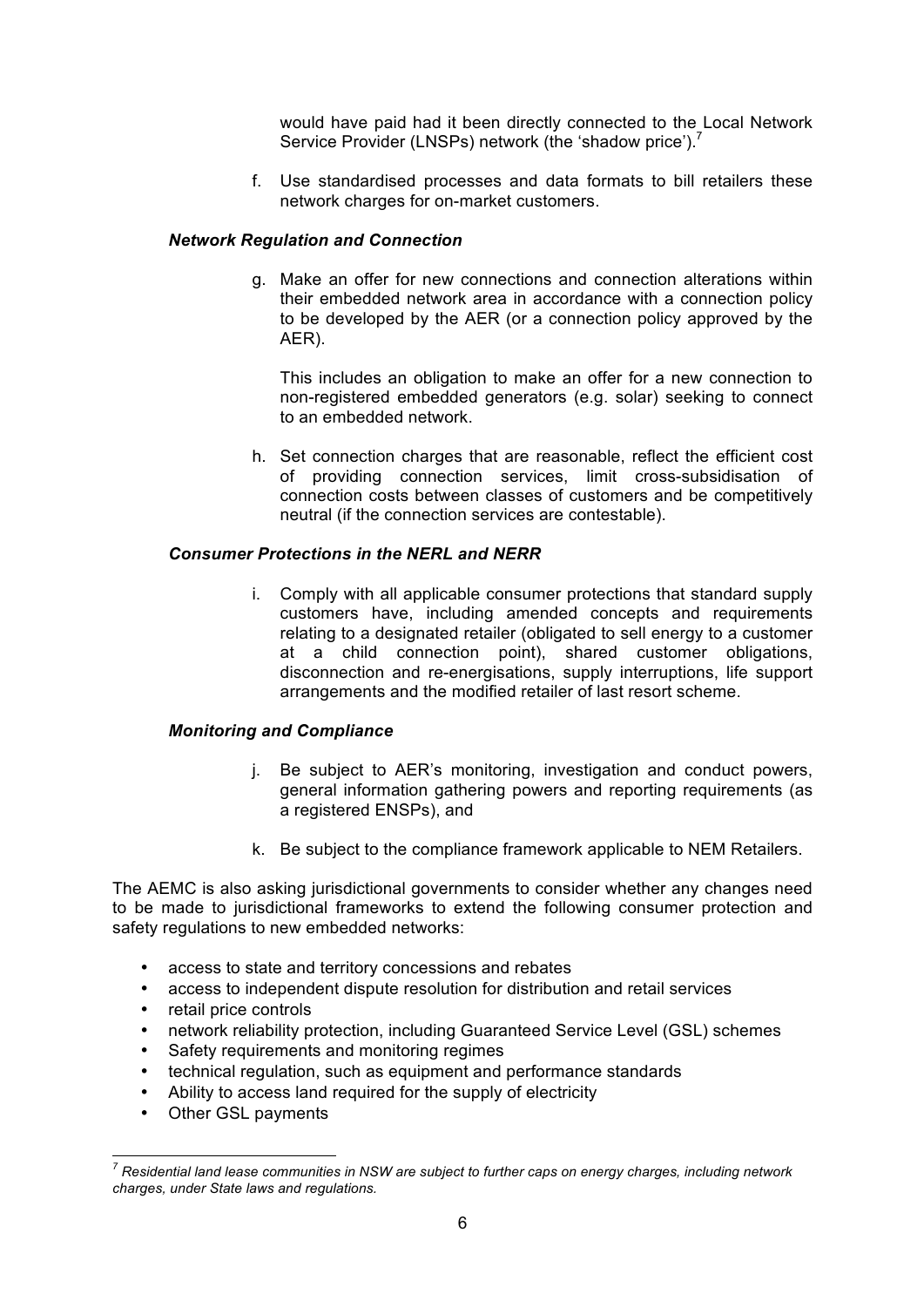# **Comments and Feedback**

It is our understanding that most, if not all, new residential land lease communities in NSW are developed so that long-term sites have a direct connection to the local distributor (i.e. no embedded electricity network supplying energy to residents who principally reside there).

As such, many of the proposed changes in the Draft Report that will apply to new embedded networks will not likely impact new residential land lease communities in NSW. Any developers seeking to build a new residential land lease community in NSW after the introduction of the new framework will have been put on notice and will have sufficient information in order to make a strategic decision about whether it is worthwhile including an embedded network in its development plans.

Nevertheless, we take issue with the regulatory approach being adopted for new embedded networks. Forcing these energy models to adhere to the same framework that governs NEM participants is likely to discourage the development of embedded networks, except for those large enough to absorb the additional costs of compliance. The AEMC has suggested that smaller entities could appoint third parties with the necessary registrations and authorisations to minimise costs, however there is no evidence to support this assumption.

There is an opportunity for the Government to develop a better, more suited regulatory framework – one that encourages, rather than stifles, the development of new embedded networks (regardless of size) where real benefits could actually be provided to groups of consumers by way of shared discounted prices, multi-service offerings, integration of affordable and more environmentally sustainable housing and/or improved access to embedded energy generation.

Residential land lease communities are an important provider of alternative and affordable housing in NSW. They offer great lifestyle benefits to residents and their growth and viability must be encouraged, including those that wish to offer additional benefits to residents via an embedded network that they would not otherwise get via a direct connection to the local distributor.

We are concerned, however, that the regulatory burden and costs that will result from the proposed framework for new embedded networks will likely deter such innovation in our industry by distorting investment decisions. The level of scale required for a NSW residential land lease community to justify the establishment of an embedded electricity network under the new framework is likely to be limited by compliance costs that are too high, as well as constraints under state planning laws and land availability that can limit their size.

In order to leave the door open for developers that want to be innovative, we reiterate that an exemption framework should be retained for new residential land lease communities.

### **New Holiday Parks**

In relation to the proposed network and retail exemption framework, we understand that the AEMC is recommending to disallow new deemed network exemptions and new deemed retail exemptions and provide for 'registrable exemptions' only, in limited circumstances.

Consequently, new holiday parks that supply or on-sell energy to occupants of holiday accommodation via an embedded electricity network will have to: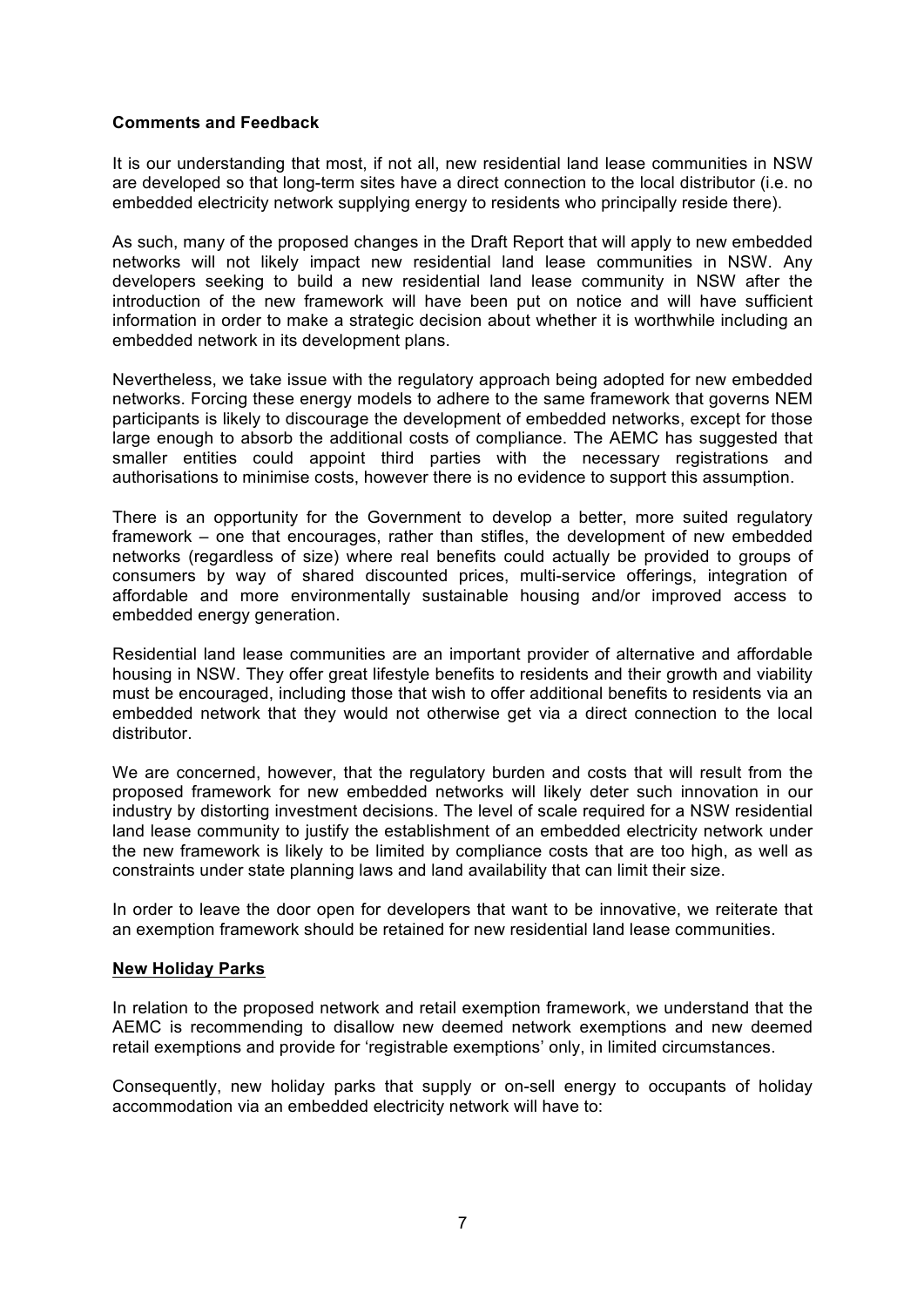## *Registration and Exemption*

- a. Register with AER as an Exempt Network Operator (ENO) and be subject to the AER's Exempt Network Guideline and relevant network conditions.
- b. Register with AER as an Exempt Seller and be subject to the AER's guidelines and relevant on-selling conditions.

## *Monitoring and Compliance*

c. Be subject to the AER's compliance audit provisions and general information gathering powers, and monitoring, investigation and enforcement procedures.

## **Comments and Feedback**

For obvious reasons, new holiday parks are developed with embedded networks. Electricity needs to be supplied to holiday cabins, powered campsites and short-term sites occupied by holiday makers and long-term causal occupants,<sup>8</sup> where guests 'plug in' their RVs to the holiday park's power supply. Arranging for each short-term site or powered campsite to have a direct connection to the local distributor is nonsensical.

Energy costs for holiday cabins are usually included in the accommodation tariff, while energy costs for powered campsites and short-term sites can be recouped on a 'user pays' basis or included in the accommodation tariff. Where holiday parks choose not to absorb energy costs as part of accommodation tariffs, they should have the ability to charge tourists and long-term casual occupants for the energy they consume on a metered, 'user pays' basis, rather than spread the cost over all customers and cause a rise in accommodation fees.<sup>9</sup>

We agree that any new embedded networks within NSW holiday parks should continue to be exempt. However, we question the need for that exemption to be a 'registrable exemption' as proposed in the Draft Report.

We do not believe that the proposed, or existing, level of regulation is really needed for holiday parks and therefore request that the AEMC to give consideration to redrafting the definition of "distribution system" to exclude them or develop an alternative, more efficient regulatory approach.

As noted above, occupants of short-term accommodation in holiday parks are either holiday makers or occupants that store their RVs on a park site for occasional recreational use under the terms of an 'occupation agreement.' This is distinguishable from short-term accommodation such as serviced apartments or hotels where individuals can invest in the property under management agreements, as well as use it from time to time.

The supply of energy in holiday parks can also be considered an optional service (as opposed to an essential service) depending on a customer's choice of accommodation (e.g. guests can *choose* between powered or unpowered sites) and they essentially 'plug in' their RVs to the holiday park's power supply.

*<sup>8</sup> Long-term casual occupants are able to occupy their site up to a maximum of 180 days per year under*  occupation agreements, which are regulated under the Holiday Parks (Long-term Casual Occupation) Act 2002.<br>.002 Our understanding is where quests are required to pay for energy they tend to be more mindful of how much *energy they consume and avoid wasteful behaviour.*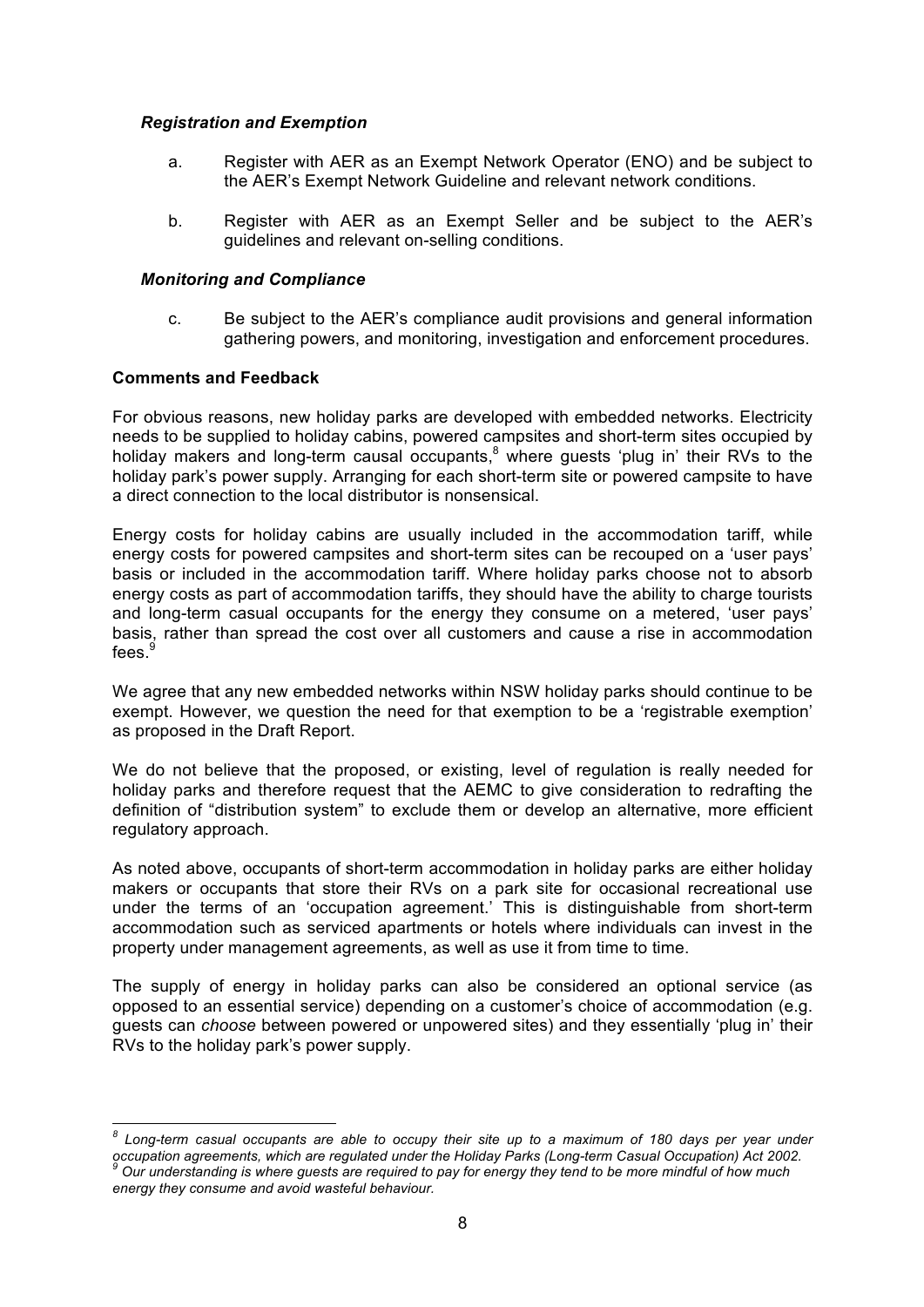In addition, apart from conditions in the AER's Network Guideline and Retail Guideline, embedded network customers in NSW holiday parks have the benefit of appropriate consumer protections under the Australian Consumer Law, the *Holiday Parks (Long-term Casual Occupation) Act 2002*, the *Holiday Parks (Long-term Casual Occupation) Regulation 2009* and their occupation agreements. The NSW Civil and Administrative Tribunal (NCAT) has jurisdiction to hear and determine disputes relating to a breach of an occupation agreement or to a disagreement that could form the basis of a breach of the occupation agreement, which includes utilities. These customers can also seek the assistance of NSW Fair Trading to assist in resolving disputes.

From a reliability and safety point of view, it is in every holiday park's interest to provide guests with a reliable, compliant and safe power supply, notwithstanding their responsibilities under state planning laws, local government regulations and duties of care under legislation such as work, health and safety laws and the common law. They also have numerous responsibilities under state planning laws and local government regulations, as well as their insurance policies.

Finally, measures to improve access to retail market competition for embedded network customers in NSW holiday parks are unnecessary because these customers are unlikely, if ever, to seek to go 'on-market'. This was acknowledged by the AEMC in its final '*Rule Determination - National Electricity Amendment (Embedded Networks) Rule 2015'* (Rule Determination).

Page 49 of the Rule Determination makes it clear that an advantage of providing the AER with flexibility and discretion regarding the appointment of an Embedded Network Manager (ENM) is so *"embedded network operators operating embedded networks where the likelihood of customers seeking to go on-market is low will not be required to bear the costs unless a customer seeks to go on-market."* Unfortunately the drafting of the final rule did not provide the AER with discretion to exempt a person or class of persons from the requirement to comply with the ENM conditions entirely – only *"until such time as an ENM conditions trigger occurs*.*"*

Although such trigger will likely never happen in holiday parks, this drafting has been carried over in proposed rule 2.15.3 (b) of the NER. The Draft Report also proposes, as part of changes for market and system integration and network billing, that where a customer goes 'on-market' with an alternative retailer, new (and legacy) holiday parks (as ENOs) must:

- a. Act as or appoint an ENM to provide market interface services.
- b. Comply with Part 5 of the NERR as if the ENO were a distributor within the meaning of that Part.
- c. Set network charges at a level no greater than what the customer would have paid had it been directly connected to the LNSPs network (the 'shadow price').
- d. Use standardised processes and data formats to bill retailers these network charges for on-market customers.

Applying these requirements to holiday parks is essentially regulating an outcome that will never happen. This is not efficient regulation and we ask the AEMC to consider our recommendations.

However, should the AEMC proceed with the arrangements currently proposed, proposed new clause 2.14.2(b)(3) of the NER and proposed draft rule 150 of the NERR require further amendment as follows: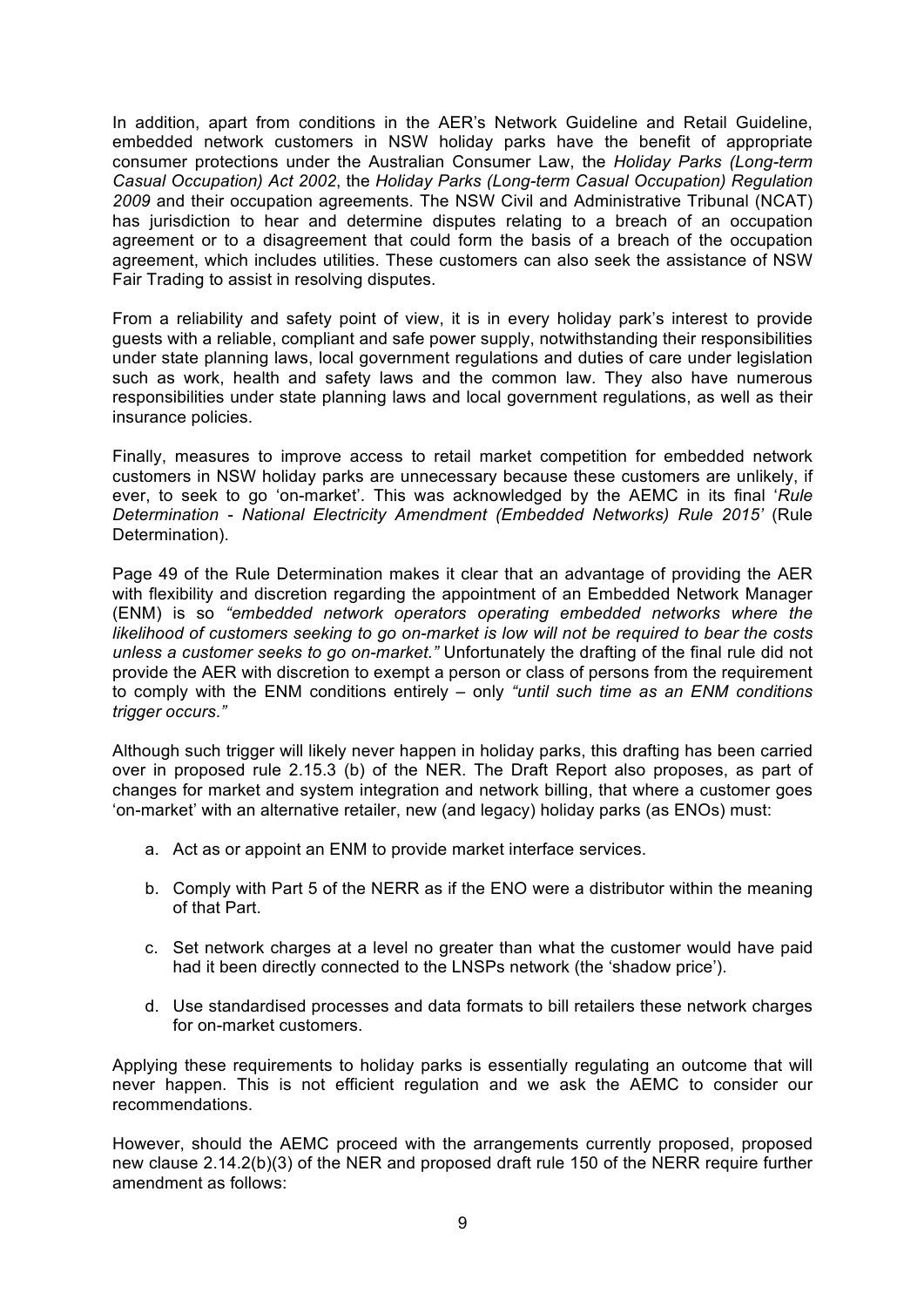#### *National Electricity Rules*

#### *2.14.2 Network exemptions determination for distribution systems*

*(a) Subject to paragraph (b), the AER may determine a class of persons who own, operate or control a distribution system and in respect of whom a network exemption applies on registration on the Public Register of Exempt Network Operators.*

*(b) The AER must only determine a class for the purposes of paragraph (a) where the distribution system owned, operated or controlled by a person who is a member of the class is used primarily for the provision of a distribution service in respect of any of the following activities:*

*…*

*(3) the supply of electricity to occupants of holiday accommodation (including cabins, recreational vehicles such as motorhomes, campervans, caravans, camper trailers, tent trailers, fifth wheelers and slide-ons, tents and like accommodation) on a shortterm basis;*

#### *National Energy Retail Rules*

#### *150 Determination of exemption classes*

*(1) The AER may determine a class of persons in respect of whom an exemption applies on registration on the Public Register of Authorised Retailers and Exempt Sellers.*

*(2) The AER must only determine a class for the purposes of subrule (1) in respect of persons:*

*(a) selling metered energy to occupants of holiday accommodation (including cabins, recreational vehicles such as motorhomes, campervans, caravans, camper trailers, tent trailers, fifth wheelers and slide-ons, tents and like accommodation) on a shortterm basis;*

# **Proposed Framework for Legacy Embedded Networks**

In relation to legacy holiday parks, please refer to our comments above. As accommodation businesses regulated by the Australian Consumer Law, as well as state laws and local government regulations, many aspects of the proposed and existing regulatory framework are not necessary.

In relation to NSW residential land lease communities, we strongly oppose any amendments to the regulatory framework that would require these legacy embedded networks to transition to the new framework. Such a requirement would wreak havoc on these businesses and communities for minimal consumer gain, particularly those residential land lease communities that only have a small number of residents.

### **Escalating Compliance Costs**

The AEMC has asked stakeholders for feedback on the costs of transitioning legacy embedded networks to the new framework, but measuring all these costs is very difficult as many are unknown and will vary for each entity. Unfortunately, no 'cost benefit' analysis has been undertaken in support of the Draft Report to provide assistance.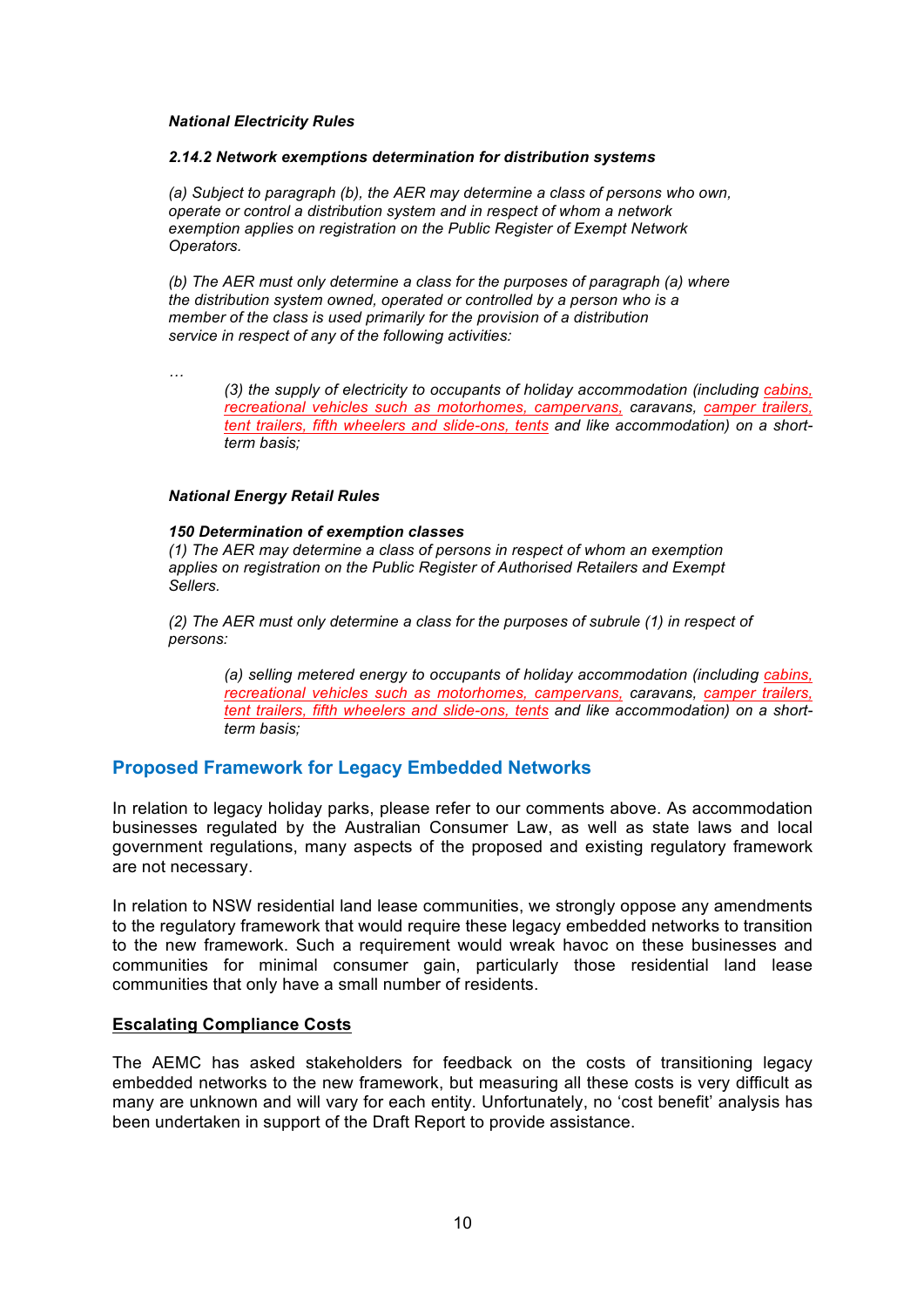What we do know is that costs to businesses and their customers resulting from regulation can be insidious and customers will almost always pay for the costs of compliance, usually indirectly through higher prices for goods and services.

Generally, compliance activities and associated costs can take many forms, including but not limited to:

- Regulator imposed licensing or registration and renewal costs.
- Time and business resources (including employee wages) to review, understand, and stay up to date with regulatory requirements, including accessing subordinate codes, guidelines and standards.
- Development and ongoing review of compliance policies.
- Development, implementation, ongoing monitoring and review of compliance procedures and processes, including the production and use of prescribed forms, templates and checklists.
- Responding to customer enquiries and providing information.
- Adhering to auditing and reporting requirements.
- Record keeping.
- Purchase, upgrade and renewal of software.
- Staff training.
- General administrative tasks.

The size of an entity will impact its ability to manage compliance costs. As stated above, embedded networks that are run by small to medium enterprises have fewer resources to understand and implement compliance with complex regulatory systems and less ability to absorb compliance costs.

By transitioning legacy residential land lease communities into the new framework the AEMC would be asking these small to medium businesses to decipher and comply with hundreds of pages of complex energy laws and rules – a time-consuming and costly task to which NEM retailers, distributors and larger embedded networks would likely dedicate whole teams.

There are also external fees to consider for embedded networks, including fees associated with consultants' advice, third party contractors (such as billing agents and ENMs) as well as fees associated with membership of energy ombudsman schemes. As an example, NSW residential land lease communities are already facing the following costs by way of external fees:

| <b>External Provider</b>                                   | Cost                                                             |
|------------------------------------------------------------|------------------------------------------------------------------|
| Energy Expert/Legal Advisor (to assist with<br>compliance) | $$150 - $900$ per hour (plus GST)                                |
| NSW Energy and Water Ombudsman<br>(EWON)                   | Joining Fee \$125 - \$2,500<br>Base Fee \$150 - \$2,000 per year |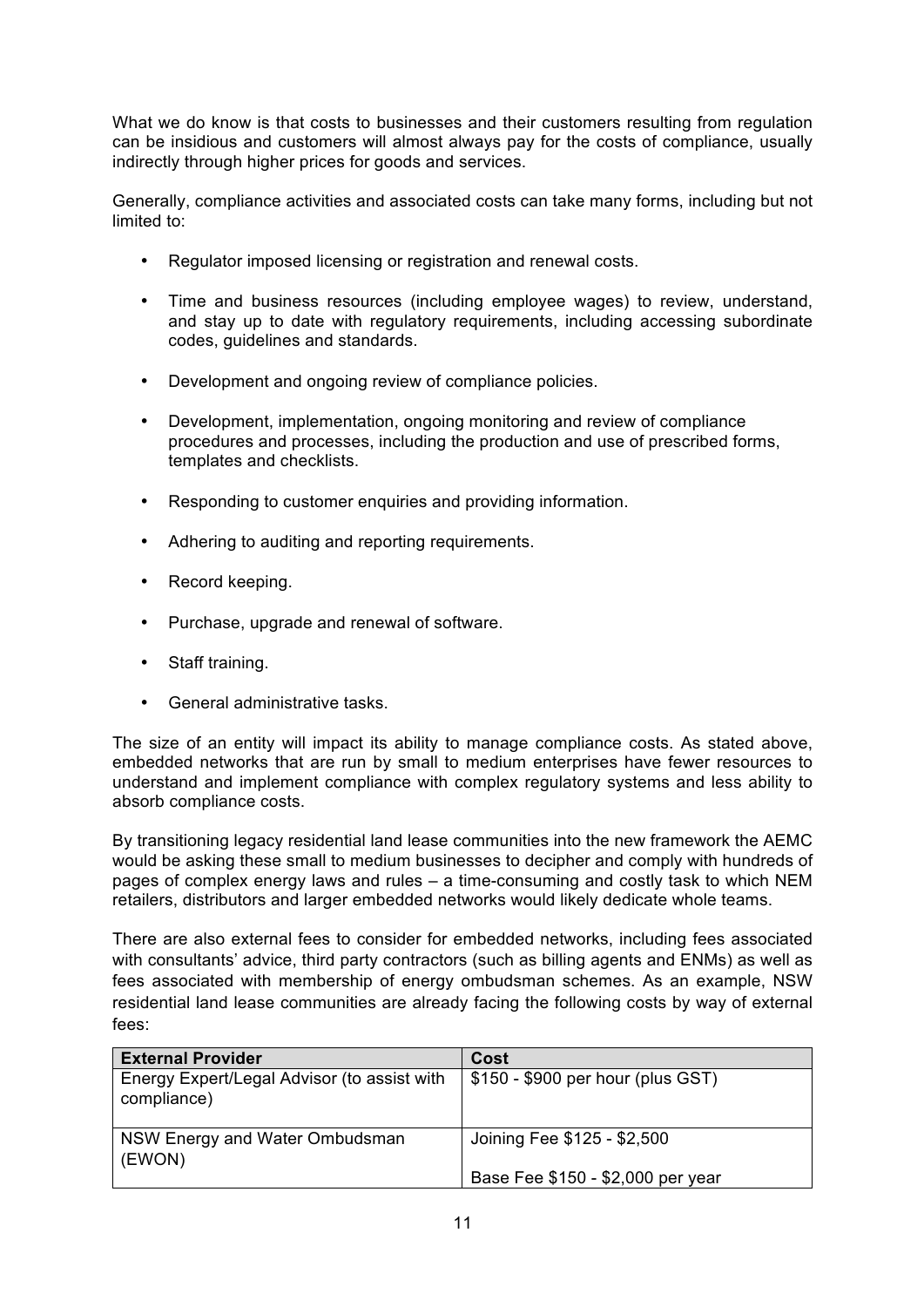|                          | Customer Number Fee \$150 - \$1,000 per<br>year                                                                 |
|--------------------------|-----------------------------------------------------------------------------------------------------------------|
|                          | Casework Fees per Case<br>\$196.92 (Enquiry) up to \$1,334.53 (Level 2<br>Investigation) then \$3.77 per minute |
| Embedded Network Manager | Estimate fee \$5,076 - \$14,000 per year<br>(based on 423 sites) $10$                                           |
| <b>Billing Agents</b>    | \$63,000 - \$127,000 (based on 423 sites at<br>\$150 - \$300 per meter per year)                                |

These costs are not insignificant for residential land lease communities. Over time, compliance costs relating to regulation of embedded networks have been escalating and they will continue to do so as a result of the proposals set out in the Draft Report.

Residential land lease communities are, first and foremost, important providers of alternative and affordable housing. They are not energy businesses. Yet, they now face a complex, overlapping web of legislation for an activity that is an ancillary, non-profitable service.

This is not a positive outcome for energy consumers. The reality is that any costs associated with complying with energy regulation that can't be recouped directly through energy charges will be recouped from customers through higher prices elsewhere.

This means residents in residential land lease communities – many of whom are retired and on fixed incomes – will face higher site fees as compliance costs continue to escalate. The alternative is that profits continue to be eroded until it is no longer profitable for a land lease community to stay in business.

# **Current Regulation**

Due to the primary relationship between embedded network customers and embedded network operators in NSW residential land lease communities being one of tenancy, these businesses are highly regulated under federal and state legislation.

As a result, customers have multi layered consumer protections under these legislative instruments, as well as their site agreements, that other embedded network customers do not have. These factors, which justified an initial exemptions framework for these types of embedded networks, have not changed and will continue in the future.

Relevant legal instruments governing NSW residential land lease communities include:

- Australian Consumer Law
- AER Network Guideline
- AER Retail Guideline
- NSW Fair Trading Act 1987
- NSW Electricity Supply Act 1995
- Residential (Land Lease) Communities Act 2013
- Residential (Land Lease) Communities Regulation 2015

*<sup>10</sup> These fees are likely to increase with the ENM's expanded functions under the proposed framework.*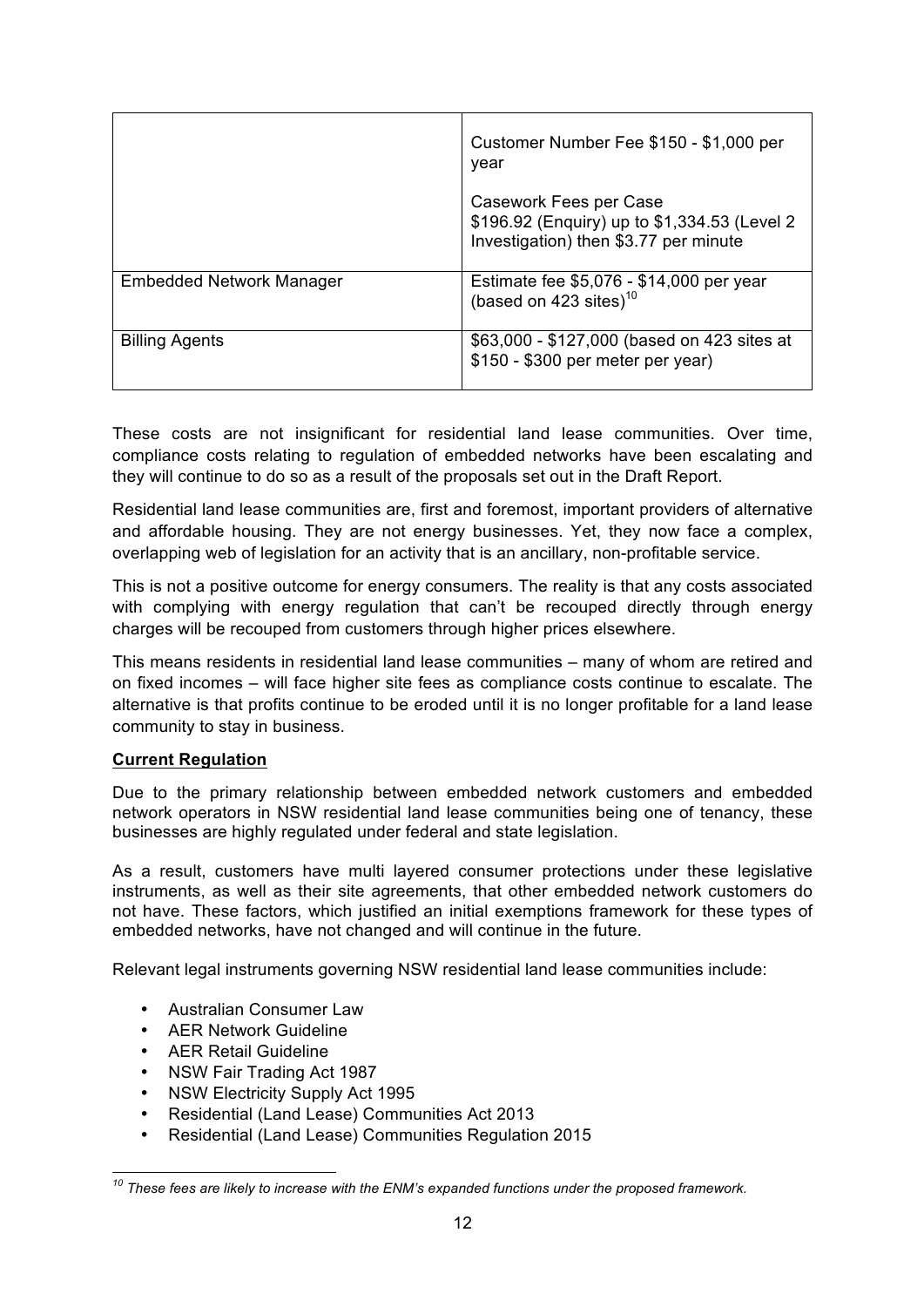- NSW Civil and Administrative Tribunal Act
- Local Government Act 1993
- Local Government (Manufactured Homes Estates, Caravan Parks, Camping Grounds and Moveable Dwellings) Regulation 2005

In relation to energy disputes, the NCAT has jurisdiction to hear and determine disputes relating to a right or obligation under the Residential (Land Lease) Communities Act 2013 and Residential (Land Lease) Communities Regulation 2015 (which includes utilities) or a dispute arising from, or relating to, a site agreement or collateral agreement. These customers can also seek the assistance of EWON and NSW Fair Trading, as well as other organisations like the Affiliated Residential Park Residents Association and their own Residents Committee.<sup>11</sup>

# **Price Controls**

One of the objectives of the proposed new framework is to improve embedded customers' access to retail market competition. However, pricing controls imposed on residential land lease communities by NSW legislation, the AER guidelines and recent case law makes it unlikely that customers will seek retail competition, as the incentive to do so is limited. In residential land lease communities, operators are strictly limited in what they can charge for electricity.

The Residential (Land Lease) Communities Act 2013 states:

# *Part 7 Utility and other charges*

# *76 Limit on amounts payable by home owner*

- *(1) The only fees and charges that may be required or received by the operator of a community from a home owner in connection with the occupation of a residential site, or the use of any of the facilities of a community, are as follows:*
- *(a) site fees, including site fees payable in advance as permitted under section 57,*
- *(b) the cost of registering or recording the site agreement under the Real Property Act 1900 if any fixed term period exceeds 3 years,*
- *(c) a refundable deposit for a key or any other opening device to access the community, not exceeding \$25 or another amount prescribed by the regulations,*
- *(d) other fees, charges and deposits required or permitted by this Act or the regulations.*
- *(2) The regulations may require or permit payment of fees, charges and deposits that are*  specified or of a kind specified by the regulations and, in particular, may (but need not) *provide that they are not payable by a home owner unless required by the site agreement to be paid by the home owner.*
- *(3) An operator of a community must not require or permit the payment of any fee, charge or deposit from a home owner in contravention of this section.*

*Maximum penalty: 20 penalty units.*

### *77 Utility charges payable to operator by home owner*

- *(1) This section applies if, under a site agreement, the home owner is required to pay utility charges to the operator for the use by the home owner of a utility at the residential site.*
- *(2) The home owner cannot be required to pay for the use unless:*
- *(a) the use is separately measured or metered, and*
- *(b) the operator gives the home owner an itemised account and allows at least 21 days for the payment to be made.*
- *(3) The operator must not charge the home owner an amount for the use of a utility that is more than the amount charged by the utility service provider or regulated offer retailer*

*<sup>11</sup> Under Part 9 of the RLLCA residents of a community may by resolution establish a residents committee. Their*  functions include representing the interests of the residents in connection with the day-to-day running of the *community and any complaint about the operation of the community.*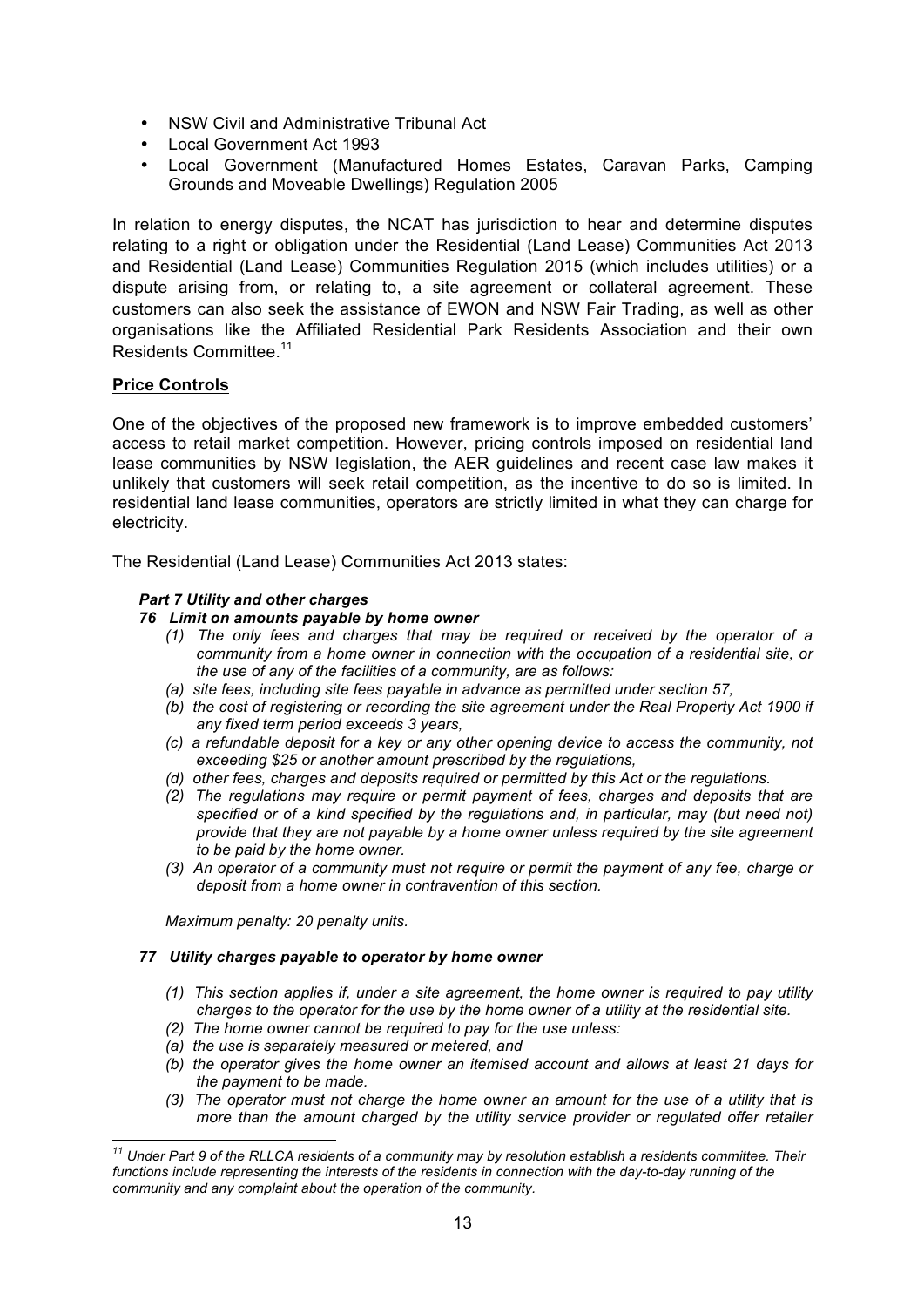*who is providing the service for the quantity of the service supplied to, or used at, the residential site.*

*Maximum penalty: 20 penalty units.*

- *(4) The regulations may:*
- *(a) provide for a maximum utility charge payable by home owners to the operator, and*
- *(b) create an offence for an operator to request or receive more than that maximum charge (if any).*
- *(5) The regulations may provide that a service availability charge for electricity payable by home owners to the operator of a community is to be discounted in accordance with the regulations where less than 60 amps are being supplied.*

The Residential (Land Lease) Communities Regulation 2015 states:

#### *13 Maximum service availability charge—electricity*

- *(1) The maximum service availability charge payable, in respect of any period, by a home owner to the operator for the supply of electricity at a residential site is the amount that*  would have been payable for the period if the electricity had been supplied to a small *customer under a standard retail contract of the applicable local area retailer at standing offer prices.*
- *(2) Despite subclause (1), the service availability charge payable by a home owner to an operator of a community for supply at a residential site of less than 60 amps of electricity is to be discounted in accordance with subclause (3).*
- *(3) The maximum service availability charge payable by a home owner to an operator for supply at a residential site of less than 60 amps of electricity is:*
- *(a) if less than 20 amps of electricity is supplied to the residential site—20 per cent of the service availability charge that would apply if the home owner were a small customer under a standard retail contract of the applicable local area retailer, or*
- *(b) if 20 amps or more but less than 30 amps of electricity is supplied to the residential site— 50 per cent of that service availability charge, or*
- *(c) if 30 amps or more but less than 60 amps of electricity is supplied to the residential site— 70 per cent of that service availability charge.*
- *(4) In this clause, local area retailer, small customer, standard retail contract and standing offer prices have the same meanings as in the National Energy Retail Law (NSW).*

On 4 September 2018, the NSW Supreme Court made a determination on the interpretation of s 77(3) of the Residential (Land Lease) Communities Act 2013, which further limits what operators of residential land lease communities can charge home owners for electricity.

In the case of *Silva Portfolios Pty Ltd trading as Ballina Waterfront Village & Tourist Park v Reckless [2018] NSWSC 1343* the Court's decision was that the concept of a 'regulated offer retailer' no longer existed (following deregulation of the energy market in 2014) and under s 77(3) the plaintiff is not entitled to charge the defendant any more than the plaintiff has been charged for the supply or use of the electricity consumed by the defendant.

The Supreme Court said:

*I am firmly of the opinion that the Legislature overlooked the fact that the RLLC Act, which had been passed and assented to in 2013, was not amended to take account of the changes made by the 2014 Regulation before the RLLC Act was proclaimed to*   $commence<sup>2</sup>$ 

 $^{12}$  Silva Portfolios Pty Ltd trading as Ballina Waterfront Village & Tourist Park v Reckless [2018] NSWSC 1343, para 39.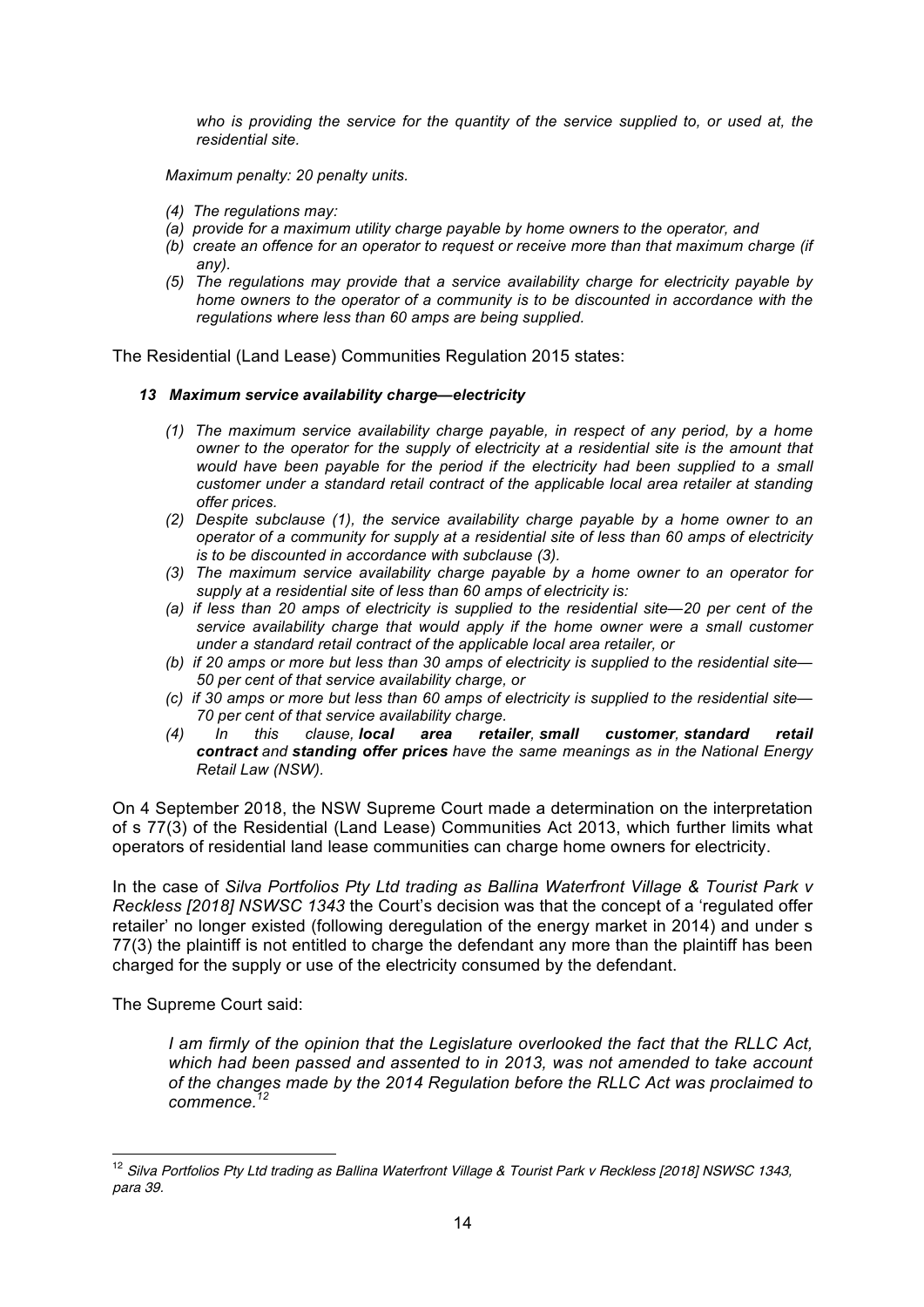What this case means is that residential land lease community operators in NSW cannot charge a home owner for the supply and use of electricity more than the operator has been charged for the electricity supplied to and used by the home owner.

While there are some practical difficulties in calculating the tariff to apply (due to old style meters at child connection points), the outcome is that these types of embedded networks do not have an opportunity to profit on the sale of energy and any savings obtained at the parent meter will be passed on to home owners.

# **Infrastructure Impediments**

As set out in the Draft Report, the new framework requires metering infrastructure in embedded networks to be NEM compliant. This presents a major impediment to transitioning legacy residential land lease communities with embedded networks to the new framework because to do so would require mass infrastructure upgrades.

We have previously communicated the following issues to the AEMC:

- Almost 100% of energy meters in caravan parks are simple, 'read only' kWh meters. They read and record in kilowatts, via a visual register, the electricity consumed by the customer.
- The rollout of 'smart' meters within Australia saw meters that read and record kWh consumed at 30-minute intervals. That information is then transmitted remotely to the retailer, who forward the charges to their customer.
- Energy retailers use a number of different remote communication technologies to read their customer's meters, none of which are able to be used by the simple 'read only' meters currently in parks.
- Due to most parks site size constraints, powerheads have traditionally been designed to be as compact as possible. Manufacturers have tried to source the smallest electrical components for the powerheads. This is especially true for kWh meters, which for a powerhead servicing four sites, will require four kWh meters.
- A typical energy retailer's smart kWh meter would not fit into any powerheads currently on the market in Australia.
- Issues can also be created by multiple meters mounted on a power board, or for example one electrical cable into the park, which goes to the main meter.
- From the main meter the line goes to the main fuse board where the fuse board has twenty or so fuses, which each serve up to 4 dwellings at a time. Each cable goes to a green turret where the supply is split into individual cables which then supply each dwelling. Each dwelling then has its own meter to monitor the amount of power each resident uses.
- In order for an external provider to provide electricity to an individual in the park there would have to be an individual cable running to each dwelling wanting to source their electricity from an independent provider from the main fuse board. This would require major work to the existing network.

These issues indicate that the practical difficulties presented by the older infrastructure in land lease communities extend beyond metering installations.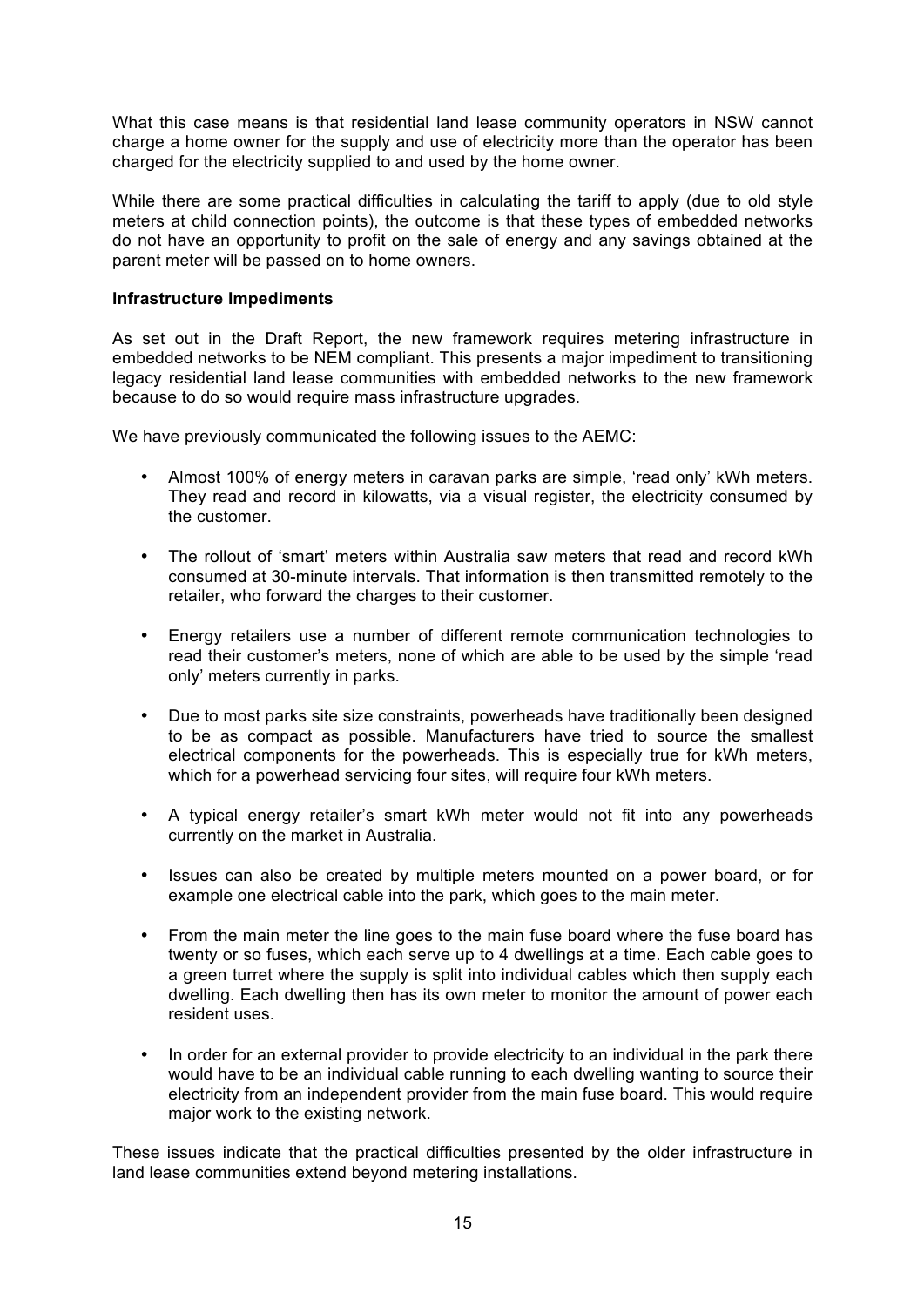We are also concerned that infrastructure impediments in legacy residential land lease communities will cause difficulties complying with the ENSP obligation to provide connection services to non-registered embedded generators seeking to connect to the embedded network. State-based legislation would also prevent them from recovering any connection charges unless amended. We have raised the issue of solar panels in holiday parks and residential land lease communities directly with the AER, but no steps have been taken as yet to address this issue.

Put simply, if legacy residential land lease communities with embedded networks were transitioned to the new framework major and costly works would likely be needed in the majority of cases, which would be disastrous for the industry.

However, the AEMC has previously stated to our Association that it does not intend to force holiday parks or residential land lease communities to undertake major and costly infrastructure changes. We therefore assume that residential land lease communities are not the type of exempt network service providers and exempt sellers under consideration by the AEMC to transition to the new framework.

# **Outstanding Issues**

There are a number of outstanding issues that are unclear or not specifically addressed by the Draft Report that require further examination. For example:

- 1. Will existing or new exemptions/registrations/authorisations be lost under certain circumstances? Will they be transferable on the sale of the business?
- 2. What is meant by the term "long term holiday accommodation" on page viii of the Draft Report?
- 3. Following the commencement of the new regulatory framework, what will happen to legacy holiday parks should they be required to appoint an ENM (although unlikely) which, under the current regime, triggers a deemed exemption to become a registrable exemption?

In addition, if a legacy holiday park converted to a residential land lease community under a local development approval, but no changes were made to the embedded network, would this constitute a "new embedded network?"

- 4. Similarly, following the commencement of the new regulatory framework, if a new or legacy residential land lease community wishes to undertake development works to expand or reconfigure its sites under local planning regulations (for example increase or decrease the ratio of short-term sites versus long term sites), how will this impact their exemption/registration/authorisation under the framework?
- 5. In relation to NMI standing data kept in MSATS, which is to include the applicable network tariff, will this reflect variations in what certain types of embedded networks are entitled to charge under state-based price controls?

For example, as set out above, NSW residential land lease communities are required to charge a home owner for the supply and use of electricity what the operator has been charged for the electricity supplied to and used by the home owner. Under the proposed framework, the customer's applicable network tariff will be different from the ENSP's or ENO's applicable network tariff.